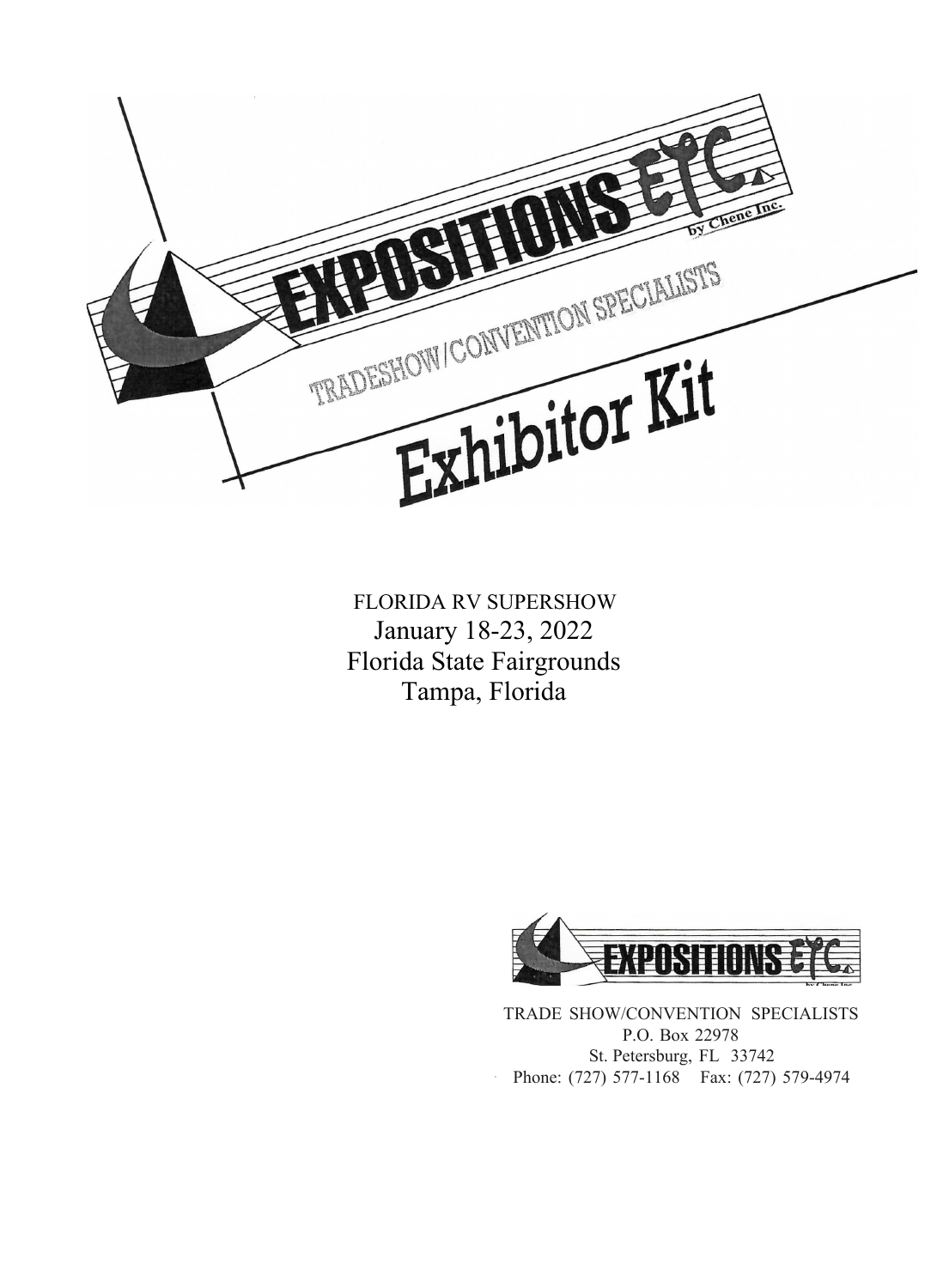

 FLORIDA RV SUPERSHOW 2022 Florida State Fairgrounds, Tampa January 18-23, 2022 **(727)577-1168 Phone (727)579-4974 Fax** 

Welcome to the **Florida RV Supershow**. We are please that Expositions Etc. has been selected as your Official General Contractor. Our goal is to help make sure your show participation is a success. Enclosed are service order forms for furniture, labor, freight, etc. \*\*\*\*\*\*\*\*\*\*\*\*\*\*\*\*\*\*\*\*\*\*\*\*\*\*\*\*\*\*\*\*\*\*\*\*\*\*\*\*\*\*\*\*\*\*\*\*\*\*\*\*\*\*\*\*\*\*\*\*\*\*\*\*\*\*\*\*\*\*\*\*\*\*\*\*\*

#### **THIS PACKET CONTAINS IMPORTANT INFORMATION FOR SETTING UP, OPERATING AND REMOVING YOUR DISPLAY. THIS PACKET SHOULD BE GIVEN IMMEDIATELY TO THE INDIVIDUAL IN CHARGE OF YOUR EXHIBIT.**

Please review our payment policy carefully. As a reminder, Expositions Etc. requires payment in full at the time you place your order along with a credit card authorization. This may be used to cover items such as labor and freight handling not included with your initial payment. **Take advantage of our substantial price discounts!** Just return your order with payment by the discount price deadline on the order form and use the lower price. No telephone orders accepted. Orders must be faxed, e-mailed or received by direct mail.

| <b>Official Contractor:</b> | <b>Expositions Etcetera</b> | Phone (727) 577-1168 |
|-----------------------------|-----------------------------|----------------------|
|                             | P.O. Box 22978              | Fax (727) 579-4974   |
|                             | St. Petersburg, FL 33742    |                      |

#### **Booth Information:**

Booth is 10' wide by 10' deep or 10'wide by 8' deep. Each booth includes 8' back and 3' side drape and one identification sign.

**NOTE: ALL EXHIBIT SPACES MUST HAVE CARPETING**

\*\*\*\*\*\*\*\*\*\*\*\*\*\*\*\*\*\*\*\*\*\*\*\*\*\*\*\*\*\*\*\*\*\*\*\*\*\*\*\*\*\*\*\*\*\*\*\*\*\*\*\*\*\*\*\*\*\*\*\*\*\*\*\*\*\*\*\*\*\*\*\*\*\*\*\*\*\*

**PRODUCTION TIMELINE:** Be sure to check all order forms for additional deadlines. **Furniture Discount Deadline: December 17, 2021.**

**A. Advance Shipments to Warehouse:** 

**December 20, 2021 - Begin to accept shipments at warehouse January 7, 2022 - Last day for shipments to arrive at warehouse, after that you will send directly to the fairgrounds in care of Expositions Etc.** 

**B.** Direct shipments to fairgrounds in care of Expositions Etc starting **January 10, 2022 between the hours of 9:00 am and 4:00 pm.** Freight procedures: All shipments will be accepted and delivered by Expositions Etc. at the receiving office located in the Supplier Building**. Please see you drayage form for all charges. Company name and booth space must be printed on shipment.**

**On site address: Florida RV Supershow c/o Expositions Etc Fl State Fairgrounds/Entertainment Hall Company name & booth number & area 4800 US Hwy 301 North . Tampa FL 33610**

Our Event Coordinator for this event is Sandra Lane[, sl@expoetc-chene.com.](mailto:sl@expoetc-chene.com) Please contact Our office at (727) 577-1168 or e-mail with any questions. If you have a special request, just call! We will do our best to provide you with all your show needs and appreciate the opportunity to serve you.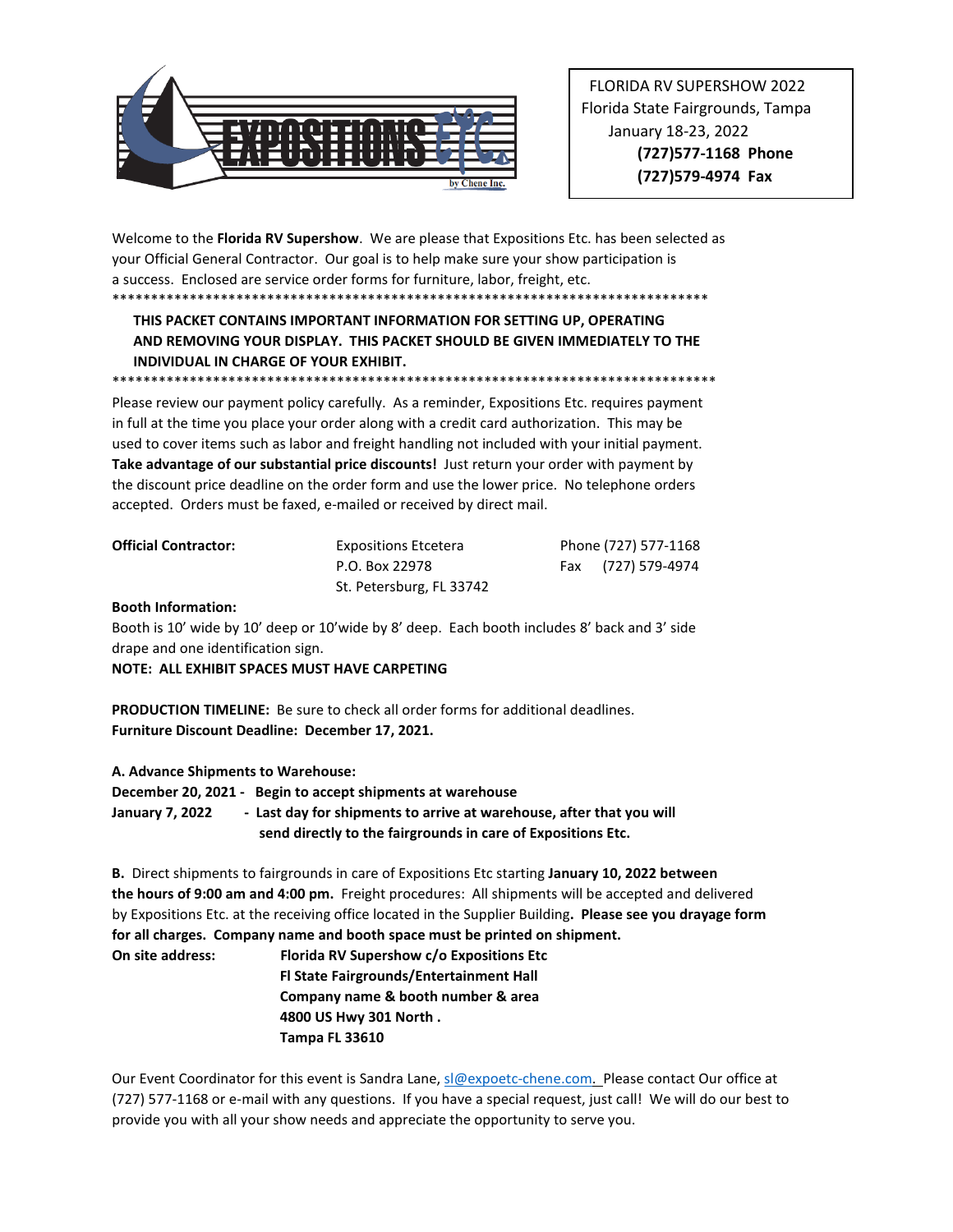

### **PAYMENT POLICY**

 **PO Box 22978 – St. Petersburg, FL 33742 Phone (727) 577-1168 Fax (727) 579-4974**

# **Florida RV Supershow January 18-23, 2022 Florida State Fairgrounds Tampa, Florida**

### **Payment for Services:**

Expositions Etc. requires payment in full at the time services are ordered. Further, Expositions Etc requires that you provide a credit card authorization to charge our credit card account for services which may include labor and material handling, not covered by your initial payment.

#### **Discount Prices**:

To qualify for discount pricing, orders must be received on or before the deadline date.

#### **Method of Payment:**

Expositions Etc accepts American Express, Visa, MasterCard, Check and Cash. **Purchase orders are not considered payment.** All payments must be made in U.S. funds drawn on a U.S. bank.

#### **Tax Exempt:**

If you are tax exempt in the state in which you will be exhibiting you must provide a Sales Tax Exemption Certificate for that state. Expositions Etc. must receive your certificate by the deadline date on the order forms, otherwise tax will appear on your invoice.

#### **Adjustments and Cancellations:**

Adjustments to your invoice will not be made after the close of the show. Some items, services and labor are subject to cancellation fees. Refer to each order form for details. An "Act of God" cancellation of event will result in forfeiture of processed order payments as liquidated damages.

> If you have any questions regarding our payment policy, please call Expositions Etc at (727) 577-1168.

Exhibitors will be charged a \$37.00 fee for returned NSF checks.

## **Furniture Discount Price Deadline**:  **December 17, 2021**